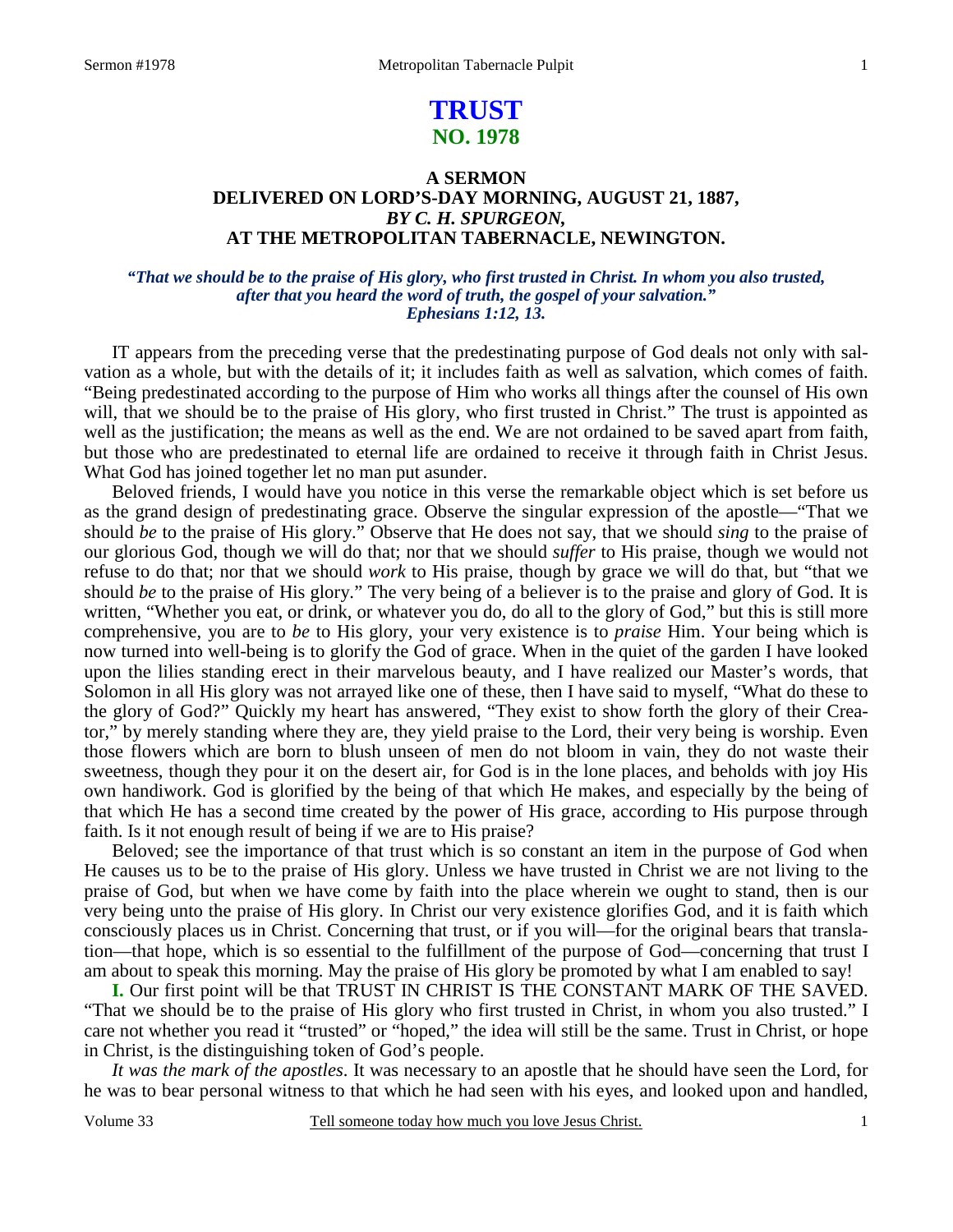but this alone was not sufficient, for many saw the Lord and remained in unbelief, enemies of the cross of Christ. These could not have been apostles, since they did not trust in Jesus. The apostles were those who, with an inner as well as an outer eye, had seen the Lord, and had trusted themselves wholly to Him as their Leader, Master, Teacher, and Savior. There were no apostles worthy to be called apostles who did not trust in Christ. Truly Judas bore the name, but his Lord said of him, "One of you is a devil." He, who is sent of Christ as His witness, first trusts in Christ.

This was also the mark of the first converts, *the chosen from among the Jews*. These had the honor to be the elder born—these who first trusted in Christ. Some of them had the advantage of having trusted in Him before His actual advent, for they were looking for the hope of Israel, and earnestly expecting the coming of the Messiah. Before our Lord appeared at the waters of Jordan, and was pointed out by John the Baptist as "the Lamb of God, which takes away the sin of the world," there were hearts that believed in Him, and eyes that looked for Him. Still, whether they were Jewish believers, looking for His advent, or not, this was the mark of their being truly saved—that they trusted in Jesus, when He was revealed as the Anointed of the Lord. The best instructed Jew could not find eternal salvation apart from his putting his trust in Jesus Christ the Son of God.

Now, dear friends, *this was the mark of those who were first saved by the great Redeemer,* and I want you to notice how the Holy Spirit sets them in a class by themselves. He makes a distinction between those who first trusted and those who trusted afterwards, because it is a noteworthy honor to have been among the first that trusted Christ. It is a privilege to be led by Jesus, to trust Him first in order of time by beginning in your earliest youth. Happy are those who enter the Lord's vineyard amid the dews of the morning, for these redeem years of time from the bitter servitude of sin, and turn them to blessed account in the delightful service of the Lord Jesus. Such are usually distinguished in the church; early piety makes eminent piety, early consecration often leads to abounding usefulness. The Lord evidently delights to be found in a high degree of those who seek Him early. They come to Him first, and He remembers the kindness of their youth, and the promptness with which they obeyed His call. It is also a great privilege to be called first out of a family or a neighborhood. Perhaps some of you live where there are none who believe in Christ; may the Lord grant you this high favor to be the leader of your household and your district as a believer! May the shower of grace fall first on you, and then bless all those who are round about you! Possibly in your family you do not know of one who has passed from death to life—may you be the first fruits out of spiritual death! I have often observed that where God begins with a family, He goes on with a family. He makes one or two to be the first fruits, and then He considers the lump as also holy, and goes on to bless the rest of the household. Even in nations I scarcely remember a nation or people that have ever received Christ which has been quite left without His blessing throughout after centuries; the fire which the first live coals had kindled has never absolutely been quenched. Therefore, I admire the grey fathers of the past, the pioneers of the army of the Lord. Paul mentions with respect those who were in Christ before him, and so should we honor those who led the way for us by first trusting in Christ. I greatly esteem in my own mind those first believers who were not borne in by the throng of others, but went forward alone. I compare them to the first navigators upon an untried sea, the men who first sailed out of sight of shore, greatly venturing. To be first in perceiving that Jesus of Nazareth was the Anointed of the Lord was no small thing, for none of the princes of this world had any idea of that great fact. These were in truth the "men of light and leading," the foremost minds of their age, peasants and fishermen though they were. These were the first swallows heralding a glorious summer-tide. These were the first songbirds waking the morning to behold the newly-risen sun. It is a patent of nobility to be numbered with these. I would put a holy ambition into the hearts of those who are young, and others who belong to ungodly families, suggesting to them that they should be among their households those "who first trust in Christ." In the history of your tribe you will have an honored place as the first who brought salvation to your house. But, whether you are first or last, if you are saved at all it will be through trust in Christ. Come young, come old, you will still be saved alone by trusting Christ. Come as the leader of your family, or come as the last left out in the cold, you will still have to come by a simple trust and reliance upon the Lord Jesus Christ. This is the one sole way of salvation.

Now, as this was the mark of the elder born, the text goes on to tell us that *it was the mark of the younger born,* "In whom you also trusted, after that you heard the word of truth, the gospel of your salvation." The Ephesians did not see the Christ, they never listened to the melodious tones of His voice,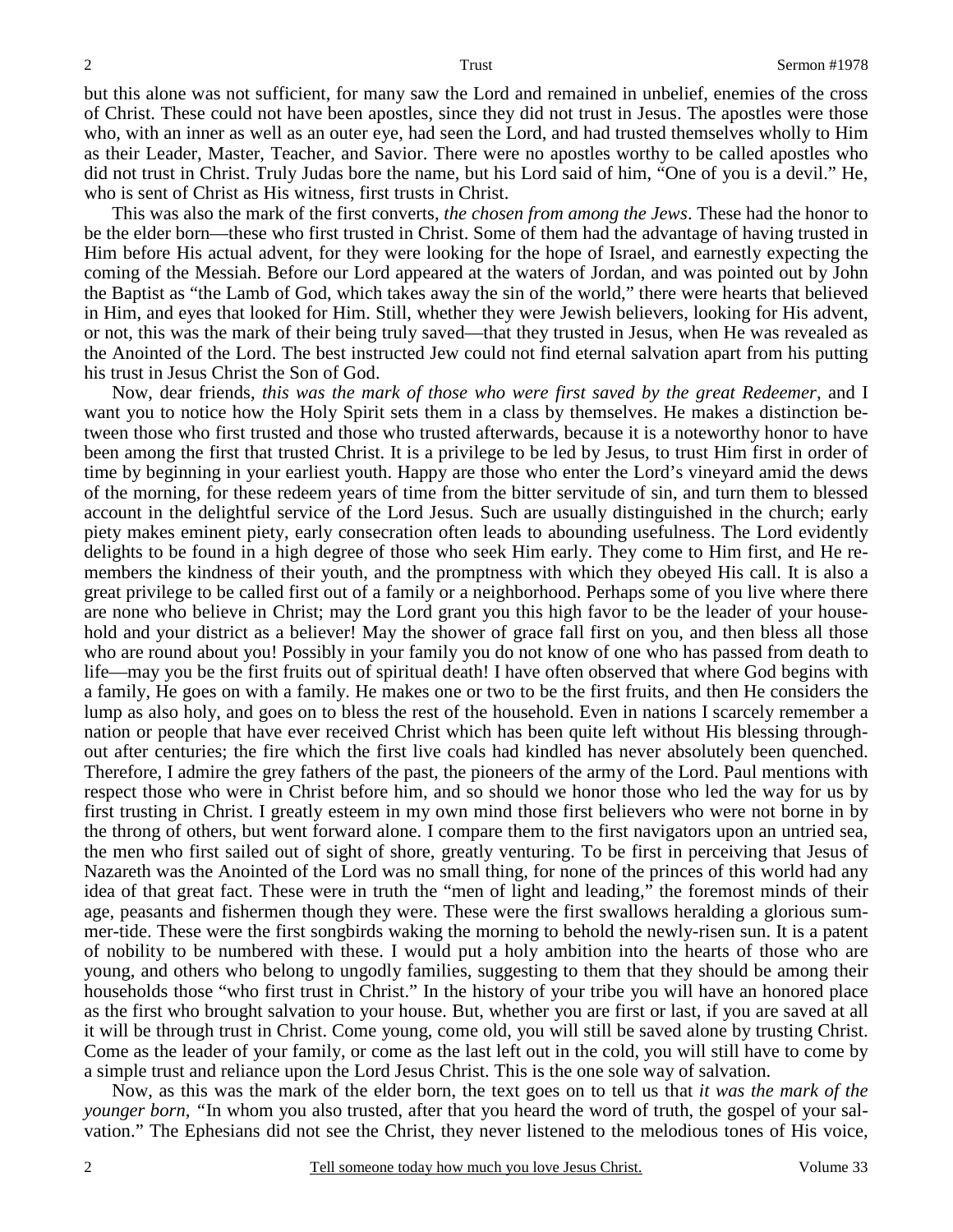nor looked into His beloved countenance, but they were converted by hearing the report of Him. They were brought into salvation afterwards, but still it came to the same thing, they received like precious faith with those who in former days had obtained eternal life. Those to whom I now speak trusted in Christ after they had heard the word of truth. Note the expression. It is the word of *the* truth—the most important and vital of all truths. Nothing but truth can truly renew the heart. Falsehood works to evil; only truth works towards righteousness. We heard the word of the God of truth, and it came to us as the word of God; it came with the force of truth, carrying conviction with it, and it came as the word of God, exercising a divine power over our nature, and hence it was that we came to trust in Christ. My unconverted hearer; if you desire to have faith in Christ, listen to the truth, and to the truth only. Shut your ears to error, and hold yourselves only ready to hear the glorious gospel of the blessed God. "Faith comes by hearing," but that hearing must be the hearing of the word of God. It is by the hearing of the word of the truth that men come to trust in Christ, but trust in Christ they must, or they will perish. He is the sole Rock on which we must rest; the one Foundation laid for us to build upon.

The apostle also says to these Ephesians, "You heard the gospel of your salvation." O delightful word! The gospel, the glad tidings! The glad tidings of salvation! Yes, more, the glad tidings of *your*  salvation! The gospel brings to us a personal deliverance. We heard Christ preached, and we saw that He had salvation for us. Another man's Savior brings us little joy, but salvation for ourselves is good news indeed. Joyful was the day when my heart said, "Blessed be God, I need salvation, and it is joyful tidings to me that there is an atoning sacrifice by which my sin is put away! I can be reconciled to God through the death of His Son, and in Christ Jesus I can be accepted and beloved of the Lord." By such reflections we were led to a simple and hearty trust in the Lord Jesus Christ. That trust is the broad arrow of the King, set upon all His royal possessions. Where that trust is found, that soul is God's possession; where it is lacking, that soul still lies in the arms of the wicked one. This trust, of which some make so little, is, nevertheless, the distinguishing and the discriminating mark by which we must discern between him that fears God and him that fears Him not.

Note, before I leave this portion of the subject, that, *trust in Christ is of the same nature in all believers*. It is not the same in degree, or in constancy, or in energy, but yet it is the same faith. "You received like precious faith," said Peter. Paul's faith and your faith are the same faith if your faith is true faith. The faith of Abraham and the faith of a little child who has newly believed in Jesus are the same faith. A diamond is a diamond whatever its size may be, and so little faith and great faith are of the same essence. Whether it is a grain of mustard seed or a mountain-moving faith, it is still faith of the operation of God, faith in the same object, and faith working to the same end. Hence John, speaking to his converts, prays, "That you may have fellowship with us: and truly our fellowship is with the Father, and with His Son Jesus Christ." If you are a believer, you have a right to the same fellowship with God as the apostle had, you have the same perfect cleansing by the precious blood, you have the same adoption, the same regeneration, you stand in the same place of love and acceptance, you shall be blessed with the same blessings on earth, and you shall enter into the same joy at the right hand of God. See, then, dear friends, that trust in Christ is the invariable and the infallible mark of the saved ones.

**II.** Secondly, THIS TRUST IS NO EMPTY NOTION. The trust in Christ which saves the soul is no idle sentiment, but a strong, vital, active principle, having a living and conquering power within it. It is of the operation of the Spirit of God, and hence it is a living and incorruptible seed, which lives and abides forever.

*True trust in Christ is an entire reliance upon Him*. This day, if you trust Christ, you rest the whole weight and stress of your soul's affairs upon Him. Looking at your sin and your sinfulness, looking at the past, the present, and the future, looking at death and at judgment, you deliberately believe that Christ is equal to every emergency, and you just cast yourself entirely and without reserve upon Him to save you, and to keep you saved forever. No other trust is worth a pin except this. It must be an absolute severance from all reliance upon your past merit, or upon your present resolutions, or upon your future expectations of what you shall be or shall do. You must have done with all other trust if Christ is your confidence. Your motto must be, "Jesus only." In this lifeboat you must swim to glory, but all other you must cast away. Another reliance would be as a weight about your loins to sink you in the sea of despair. O my hearer, have you such a simple, unadulterated trust as this?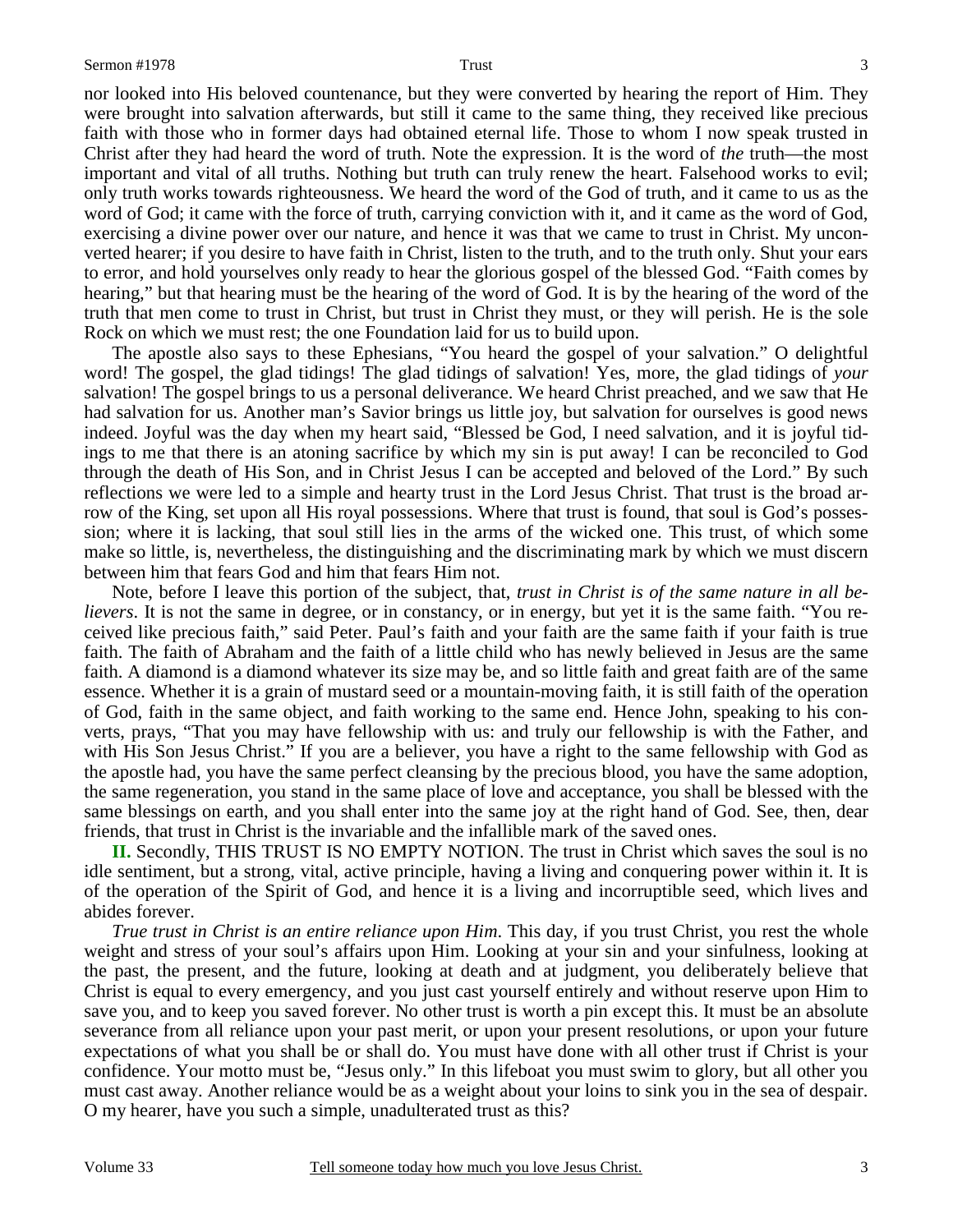*A saving trust leads us to accept Christ in all His offices*. He is to us not only Priest to put away our sin, but Prophet to remove our ignorance, and King to subdue our rebellions. If as Priest He purges the conscience, as Prophet He must direct the intellect, and as King He must rule the life. We must yield our will to Christ's will that henceforth every thought may be brought into captivity to His holy sway. There is no whole-hearted trust in Christ unless Christ is taken as a whole. You cannot have half a Christ and be saved, for half Christ is no Christ. You must take Him as He is revealed in Scripture, Jesus Christ the Son of God, the Savior of men, very God of very God, the faithful and true Witness, your Guide, your Lord, your Husband, your everything. Do you trust Him so? If not, you have not trusted Him at all. This is the trust which brings salvation with it—an entire reliance upon an entire Savior so far as you know Him.

*This trust includes obedience to Him;* we have not trusted Him at all unless we are prepared to accept His commands as the rule of our lives. The ship is on fire; the bales of cotton are pouring forth a black, horrible smoke; passengers and crew are in extreme danger, but a capable captain is in command, and he says to those around him, "If you will behave yourselves, I think I shall be able to effect the escape of you all." Now, if they trust in the captain they will do precisely as he orders. No sailor or engineer will refuse to work the pumps, or to prepare the boats, neither will any passenger disobey a rule. In proportion to their confidence in their leader will be the alacrity with which they obey him at once. They believe his orders to be wise, and so they keep to then. Neither their fear, nor their rashness, will lead them to rush to and fro contrary to his bidding if they have a firm trust in him. When the boats are lowered, and are bought one by one to the ship's side, those who are to fill them wait till their turns come, in firm reliance upon the captain's impartiality and prudence. They will get into the boats or they will wait on board, for they consider that his orders are dictated by a better judgment than their own. So far as each man and each woman firmly believes in the superior officer, discipline will be maintained. Do you not see this?

Obedience is the necessary outcome of true and real faith, and there is no trust where there is no obedience. Some of you fancy that you are to trust Christ, and then do what you like. You believe a lie, for such is not the teaching of God's word. The faith which saves is a faith which obeys. Learn this from the sermon of last Sabbath morning [*The Blind Beggar of the Temple and His Wonderful Cure—*Sermon #1977.] Jesus becomes the Physician of the blind man, and puts clay on his eyes, and then He bids him go and wash in the pool of Siloam, and he shall see. If he had refused to go and wash, he would not have received sight. Do not tell me you have trusted for sight; you cannot have done so, unless you go and wash in the appointed pool. We must follow Christ's directions, if we would receive Christ's promises. Trust in Christ implies a yielding up of all that we have and all that we are into Christ's hands. We must be to Him as the wax to the seal, or the clay to the potter. There must be an unreserved submission to His supremacy. O you seeking sinner, will you submit to this? Are you full of self-will and pride? Then these must be taken from you. If you do heartily accept the Lord Jesus as your Lord and King, you have the faith which saves; but if not, what faith have you that is worth the having?

*Trust in Christ leads to an open following of Him*. Trust is not lame, but it walks in the footsteps of him it relies upon. If the Lord's way is the way of the cross, you will nevertheless follow it, because you will know it to be the right way, since He leads therein. He that is ashamed to confess Christ has good reason to fear that he is not trusting Him. How can I be trusting Him of whom I am ashamed? If I am not on His side in the great battle of life, how can I say that He is my confidence? He declares that he that is not with Him is against Him. How can I trust Him, and yet be against Him? If I refuse to have my name recorded on the muster-roll of His army below, how dare I hope that it is written in the Lamb's book of life above? If I refuse to accept Jesus as my Captain, how can I claim Him as my Savior? A hearty trust in Christ involves an honest confession of Him. "He that believes and is baptized shall be saved." "He that with his heart believes, and with his mouth makes confession of Him, shall be saved." Thus the matter is put in Scripture. Will you come out, then? Will you come out on His side? If you will, then you have saving trust. If you will truly, and fully, and wholly decide for Christ, and live for Christ, then you have the trust which is the mark of His elect.

*This trust will lead a man to labor to suffer for Christ as need occurs*. The true truster considers it to be real gain to lose for Jesus. He reckons that toil unrewarded of men is the best rewarded form of labor when it is accepted of the Lord. It is enough wage to be permitted to serve the Lord Christ. This is faith;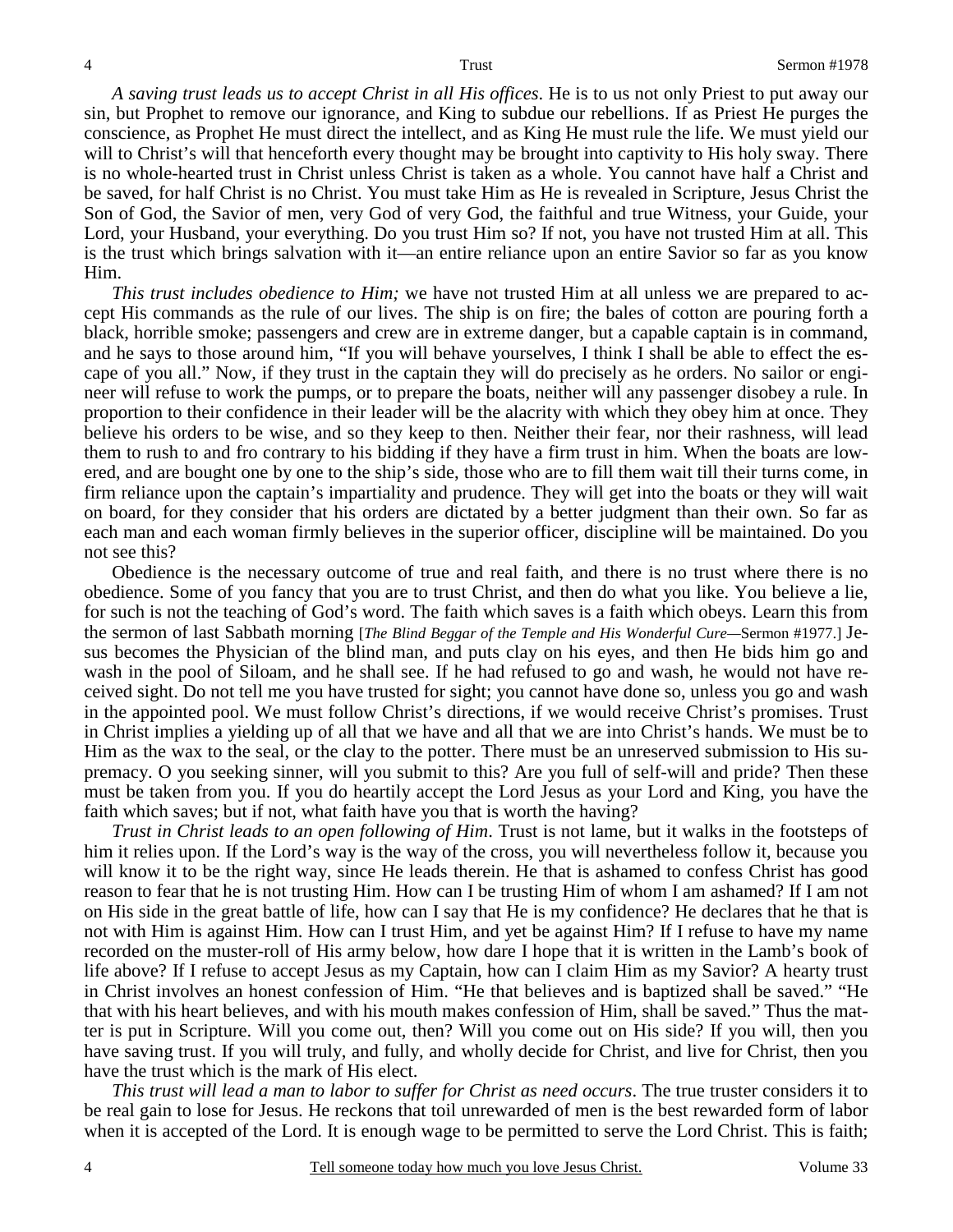this which counts all things but loss for the excellency of the knowledge of Christ Jesus, this which has respect unto a future recompense when the Lord shall come in His kingdom, but looks not for honor among men or any other form of reward here below. True trust cleaves to Christ when the many turn aside, for it knows that He has the living word, and none upon earth beside. My hearer, if you have a real trust in Christ, you will follow His teachings though all the world should run madly after new opinions; you will stand by His truth though you are called a fool for your steadfastness; and you will not be ashamed though no one should keep you in countenance. If you are trusting in Christ, you will spend your life for Him, and reckon it to be the best way of using your existence. God grant us to have more and more of this trust!

That trust which lives on men's lips and never affects their hearts is a deadly delusion. He that says, "I believe," and then never lives according to that belief, is a deceiver, and will find himself deceived if he looks for salvation in such a faith. That presumptuous trust, which indulges in sin and boasts of forgiveness in Christ, is, in itself an aggravation of a sinful life, and will involve its possessor in increased condemnation. Hang up on the gallows of infamy that evil confidence which is in league with unholiness. The conceit of safety while we love sin is a mockery of God's salvation, the base counterfeit of the coin of heaven. God alone gives the faith which works by love and purifies the soul; all other faith is spurious and ruinous.

*True trust rejoices in the hope which Christ inspires*. It looks for His coming and His glory, His reign and His heaven. It is full of hope; that living, lively, life-giving hope which sustains the heart. This trust has a window of hope through which light comes into the heart in the darkest hours. It lives and triumphs in the future through trusting the promise of Christ Jesus.

If we have such trust as this we shall constantly meet with something whereon to exercise it. God never leaves true trust without work to do. It is not a presentation sword to be worn only on high days and holidays, neither is it like the old armor in the Tower of London, hung up to be looked at; no, true trust is for everyday wear and use, and between here and heaven it will be tested in every conceivable way. That sword will snap if it is not a true Jerusalem blade, and that armor will be pierced if it is not of proof, able to endure the battleaxe of fierce temptation. In a thousand fields our trust will be tried before we shall be able to sheathe the sword and enjoy the triumph. It is in this way that trust in Christ is made by our God to work to the praise of the glory of His grace. Trust in Christ brings to God greater glory than anything else we can produce. "What shall we do," said one, "that we may work the work of God?" meaning thereby a God-like work, a work so great as to bear a heavenly name. Jesus answered, "This is the work of God; that you believe on Jesus Christ whom He has sent." Dear friend over yonder, you cannot build a row of almshouses to the glory of God, but you can trust Christ with all your heart to the glory of God. You cannot stand up and deliver an eloquent oration to God's praise, but you can by divine grace, pursue a life of faith, and thus praise Him. You cannot be a hero in fight, and turn to flight the armies of the alien, but by trust in Jesus, exercised in prevailing prayer, you can win great victories to the praise of His glory. Walk humbly with your God, in patience possess your souls, and with an unstaggering faith embrace the promises and you shall be found in that cloud of witnesses who are ennobled of God Most High. The Lord grant us, then, to have this trust, which is more than mere notion or sentiment—but a divine principle created by the Holy Spirit.

**III.** Thirdly, THIS TRUST IN CHRIST IS HIS DUE. There came to me the other day a young man who wished to speak with me about his soul troubles, and he began thus, "Dear sir, I cannot trust Christ." To which I answered, "Have you found out something fresh in His character? Has He ceased to be trustworthy? Pray let me know all about it, for it is a serious matter to me; I have trusted Him with everything I have for time and for eternity, and if He is not fit to be trusted I am in a terrible case." He looked at me, and he said, "I will not say that again, sir, I see I have made a mistake. Truly the Lord Jesus is in every way trustworthy." "Well, then," I said, "Why cannot you trust Him?" I left Him with that unanswerable question. A man is certainly able to trust one whom he regards as trustworthy. My young friend saw that at once, and asked me further. "But may I trust Christ to save me? Am I permitted to trust my soul with Him?" I said to him, "Is not this the command of the gospel: Believe on the Lord Jesus Christ, and you shall be saved? And are you not warned that if you do not believe in Him you will be damned? How can we doubt that we are permitted to do that which is commanded us of the Lord? I am to preach the gospel to every creature, and this is the gospel—'Believe on the Lord Jesus Christ, and you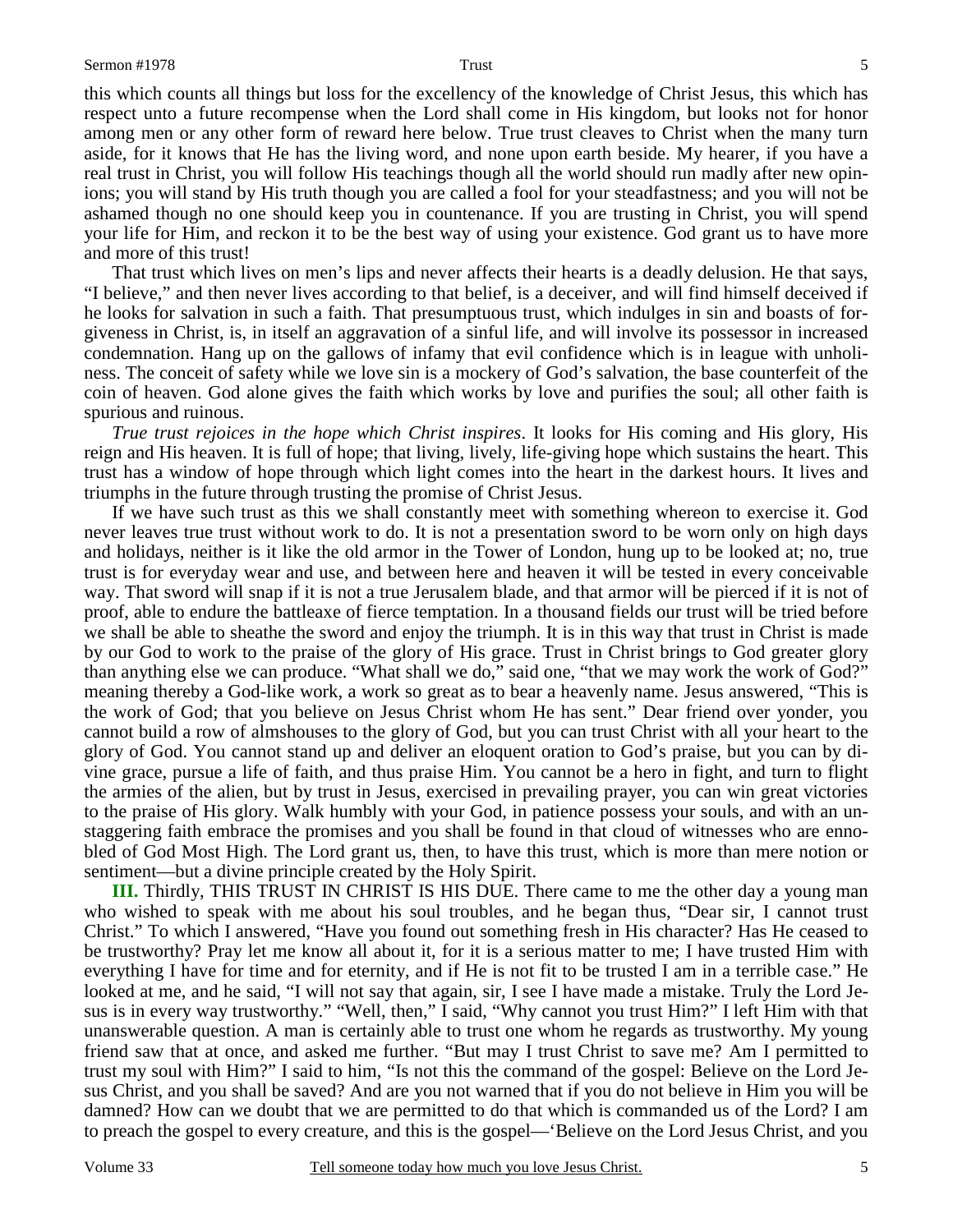shall be saved!"' He said, "So, then, if I trust Christ He will save me?" And I replied, "Certainly He will; He is the Savior of all them that put their trust in Him. He says, 'Him that comes to Me I will in no wise cast out.' It is written, 'He that believes on Him has everlasting life,' He that trusts in Jesus is saved." He thanked me, and saying that he had found out the secret, he went on his way rejoicing. I told Him the gospel; he received it, and he entered into rest. I hope I may be equally successful with my hearers at this time. May the Holy Spirit work with me in this case also! I have been talking about faith, and I trust I have not darkened counsel by words without knowledge. It is simplicity itself, but we are exceedingly apt to becloud it. To trust Christ is to find salvation. He that sincerely relies upon Jesus is saved. Now, concerning this trust, I say that this is our Lord's due.

Observe, first, that we are bound to trust Him from *His very name*. His name is, "Christ," that is, the "Anointed." God has sent Him, God has commissioned Him, God has equipped Him, He is the anointed of God; dare I distrust Him? An ambassador from heaven, with the divine warrant at His back, known to speak in the name of the Lord God, how dare I say I have no confidence in Him? By the glorious name of Christ I claim for Him that you who seek salvation should trust Him implicitly, and trust Him at once.

Remember, next, *His glorious person*. He who is set forth as the object of saving trust is none other than the Son of God. In His Godhead and in His humanity, yes, in His undivided person, He claims your trust. Can you not trust Him that made heaven and earth, without whom was not anything made that was made? Can His power fail you? Can His wisdom mislead you? Can His mind change toward you? Can He be unfaithful? The Son of the Highest, can you not trust Him? Away with the impertinence of mistrust! Can you doubt the Holy and the True? Dare you doubt the Lamb of God? Be not so foolhardy as thus to defy the incarnate Son of God, and treat Him as though He could deceive you.

Next, trust Him, because of *His matchless character*. Have you ever heard of such another as the Christ of God? Among the sons, no one is like to Him—

> *"All hail, Emmanuel, all divine, In You Your Father's glories shine You brightest, sweetest, fairest one That eyes have seen or angels known."*

He is all goodness, the fullness of love, and the pattern of tenderness. He is always true, and always faithful. By that blessed character which He bears, which I am sure you would not for a moment question—a character which even infidels have been forced to admire—I pray you trust Him! Let it not be a question with you, "How can I trust Him?" Say rather, "How can I distrust Him?" What reason can you have for doubt? What excuse for mistrust?

Remember next, *His work and especially His death*. Here is immovable ground for my claim that you should trust Him. Jesus loved men so as to die for them, how can we doubt His love? I do not know how it is with you, but I lose the power to doubt when I realize Christ crucified. That crown of thorns hedges my mind around, and shuts out mistrust. His five wounds kill my suspicions and my fears. A crucified Savior is the life of faith, and the death of unbelief. Can you stand and view the flowing of the Savior's precious blood upon the tree of doom, and not trust Him? What more can He do to prove His sincerity than to die for us? His life is the mirror of love, but in His death the sun shines on it with a blaze of glory so that we cannot steadily look into its brightness. Behold how He loved us! Oh, believe in the crucified Christ, for this is no more than His right and due!

Besides, *He lives, and He has gone up into glory with the same purpose of grace upon His heart*. When men change their places, they often change their minds, but He that loved us when He was despised and rejected, loves us now that He is highly exalted. He is not like the chief butler, who forgot in the palace the promise which he made in the prison. The love of Calvary is with the Lamb in the midst of the throne. On earth He bleeds, in heaven He pleads. You sinners come and trust the ever-living Christ, for He makes intercession for transgressors! I stand here this morning, and I say to all of you in this house that I claim your confidence in the Lord Jesus. I do not humbly ask for it as a beggar asks for alms; I demand for the Christ of God that you put your trust in Him. God has set Him forth to be a propitiation for sin, that through faith in His blood every one that believes in Him should be saved. I demand your trust in the name of God. Christ deserves it at your hands, and you cannot refuse it without doing Him a gross injustice. I beseech you do not make God a liar, yet, according to the apostle John, "He that believes not has made Him a liar, because he believes not in the Son of God." If Christ were here this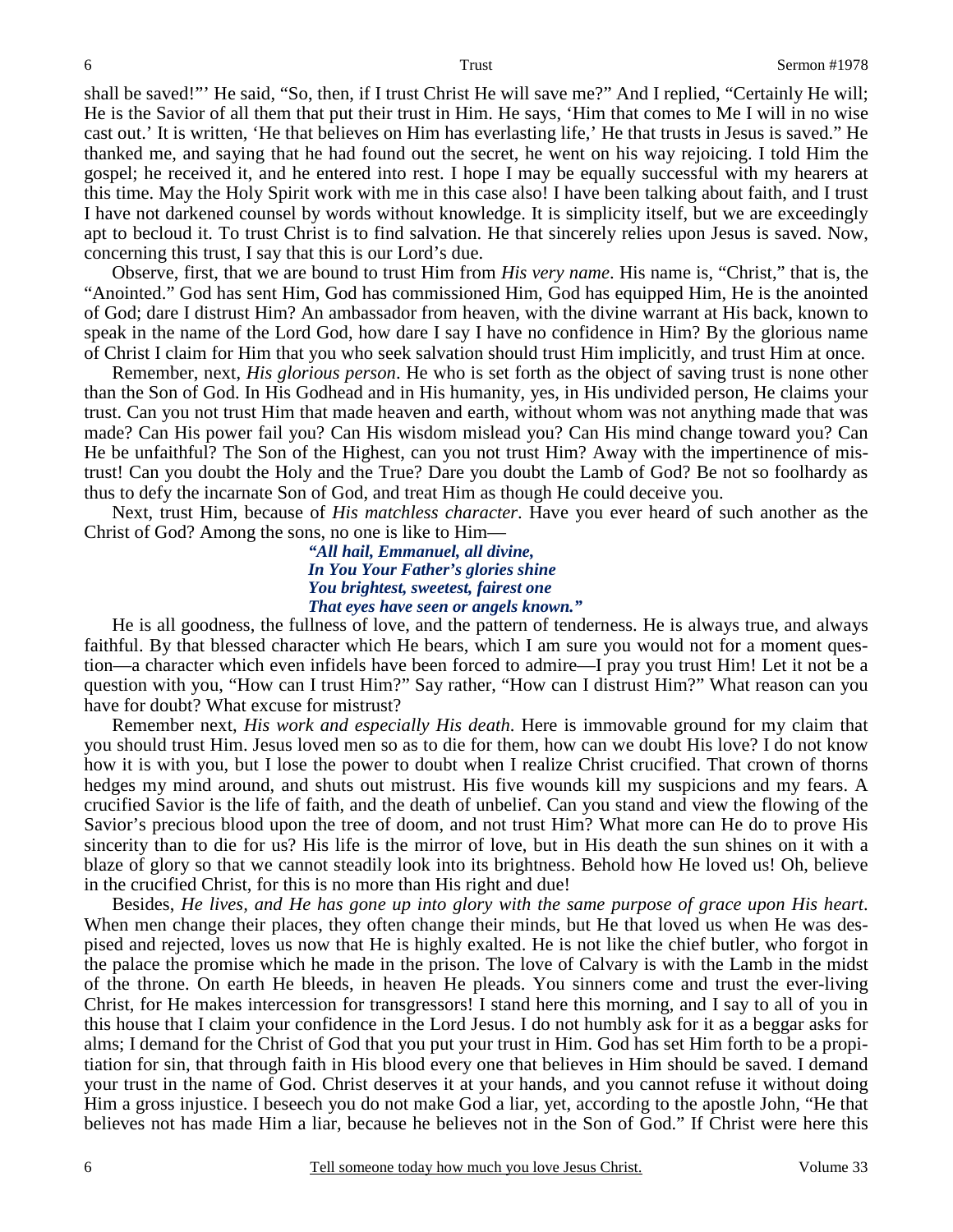morning, standing on this platform, and you saw His pierced hands, and the wound in His side, you would be ready to fall down and worship Him; you can worship Him better still by trusting Him in His absence. "Blessed are they which have not seen, and yet have believed." Trust is among the most sublime forms of adoration. A childlike, tearful, broken-hearted, sincere trust in Christ is a hallelujah unto His name. If you would crown Him, you need not go far for a coronet; your trust is the best diadem you can bring Him. Trust Him, then, at this moment, and thus bow at His feet with cherubim and seraphim. But again I say, do not insult Him by saying that you cannot trust Him. I should think it hard if any of my acquaintances said to me, "Sir, I cannot trust you." It would be a cruel cut. I would inquire of him, "What have I done to merit this? When have I been untrue?" It would be too unkind a stab if it came from one whom I had aimed to benefit. Do not crucify the Son of God afresh, and put Him to an open shame.

O my hearers, I have chosen an old theme this morning, and I have been studiously simple in my style, for my heart longs to bring you to trust in Jesus! I have no desire to be thought a fine preacher. I want to save your souls. This trust is the vital point; do not slight it. Oh that you would believe on the Lord Jesus Christ! If you believe in your heart that God has raised Him from the dead, you shall be saved. This is the way of salvation, and it is very plain. God help you to run in it! Lay aside pride and self-confidence, and trust wholly in Jesus, and this will be better than all tears, and despairs, and resolves, and efforts. Fall back into the arms of redeeming love. Lean your whole weight on Jesus. Take your soul to Christ as you take your money to your banker, and leave it in His hands. He will keep it until that day when, at His appearing, you shall appear with Him in glory.

**IV.** I close by noticing, in the fourth place, what I have already insisted upon, that THIS TRUST IS IN EVERY CASE THE INSTRUMENT OF SALVATION.

Trust is selected by God as the instrument of salvation, and it is not selected arbitrarily, but with great wisdom and prudence. When a man trusts Christ, *by his trust he is brought into mental and spiritual contact with Christ,* and there is a more hopeful influence about that contact than in anything which a man will resolve to do or ever perform in his own strength. It is a grand thing for a man to be elevated above self-confidence, and brought to rely upon such a one as the Son of God. Thus he is made to feel that he must look to someone greater and better than himself, and he is brought to own that he is a feeble and dependent creature. I think I see in this consideration an adaptation in faith to be the means chosen of God in the matter of salvation.

Moreover, faith is no doubt selected by God to be the means of salvation, because *it never robs God of His glory*. If you and I are to be saved, we shall be saved by God and by His grace alone. Now if the appointed way of salvation leaves something for us to do in order that we may be saved by God, we shall in all probability attribute our salvation to that something, and forget the Lord. If we are bidden to trust, there will be no temptation in that direction, for we cannot rely upon our trust, since its very essence lies in depending upon Christ alone. Trust ascribes salvation to Him who saves. Faith never seeks honor for herself; she is a self-denying grace. Christ says, "Your faith has saved you; go in peace," and by this saying He crowns faith, and He does so because faith crowns Him.

Trust, again, is selected as the instrument of salvation because *it has wonderful power over the heart of God*. Marvelous is the influence of trust. I have in the past illustrated this to you by the power which faith has over us, mortal men. I will venture to tell you an old story, which you have heard from me before. I cannot remember anything better, and you must bear with a repetition. I once lived where my neighbor's garden was only divided from me by a very imperfect hedge. He kept a dog, and his dog was a shockingly bad gardener, and did not improve my beds. So one evening, while I walking alone, I saw this dog doing mischief, and being a long way off I threw a stick at him, with some earnest advice as to his going home. This dog, instead of going home, picked up my stick and came to me with it in is mouth, wagging his tail. He dropped the stick at my feet, and looked up to me most kindly. What could I do but pat him and call him a good dog, and regret that I had ever spoken roughly to him? Why, it brings tears into my eyes as I talk about it! The dog mastered me by his trust in me*.* The illustration is to the point. If you will trust God as that dog trusted me, you will overcome. God will be held by your trust in such a way that He could not smite you, but must accept you for Jesus' sake. If you do trust Him, you have the key of His heart, the key of His house, the key of His heaven. If you can trust your God in Jesus Christ, you have become a son of God. I see a philosophy in the choice of faith; do not you?